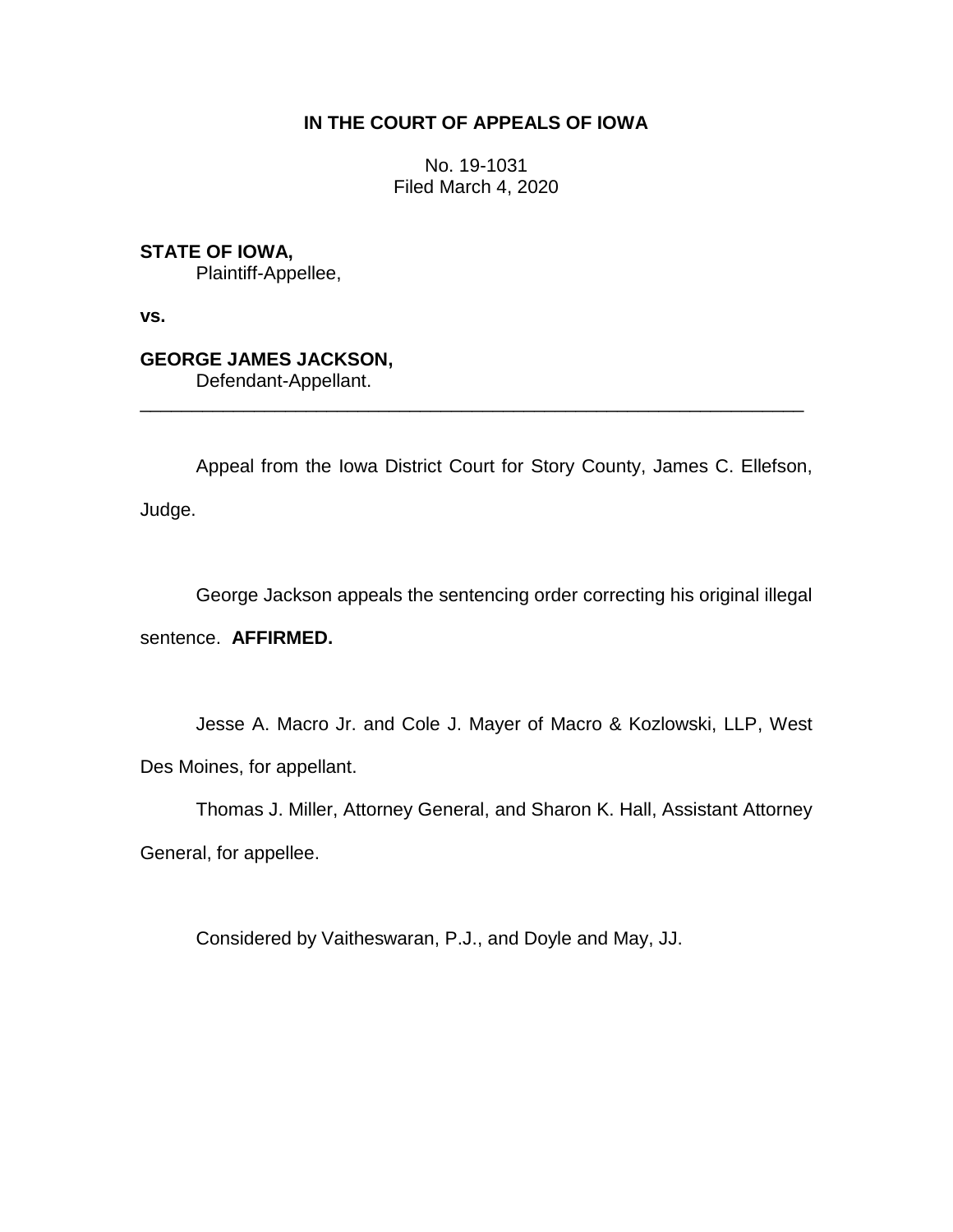**DOYLE, Judge.**

 $\overline{a}$ 

George Jackson contends the sentencing court erred in correcting his original illegal sentence without holding a hearing where he could be present. Finding no violation of his right to be present, we affirm.

After negotiations with the State, Jackson pled guilty to the crime of domestic abuse assault in violation of Iowa Code section 708.2A(2)(b) (2017), a serious misdemeanor.<sup>1</sup> One convicted of domestic abuse assault must participate in a batterers' treatment program. Iowa Code section 708.2A(10). The "Plea Bargain" provision in Jackson's written guilty plea includes (in bold): "I will also be required to complete the Iowa Domestic Abuse Education Program." The prosecutor summarized the terms of joint plea agreement for the court at the plea hearing, noting one of the terms was that Jackson "complete the . . . Iowa Domestic Abuse Program." During its comprehensive colloquy with Jackson, the plea court told Jackson he would have to participate in the domestic abuse treatment program. Jackson agreed that was his understanding of the plea agreement. At the end of the proceedings, the court accepted the plea, and sentencing was scheduled for a later date.

Inexplicably, the State's written memorandum of plea agreement failed to include the requirement that Jackson participate in the batterers' treatment program. Both parties stood by the memorandum of plea agreement at the sentencing hearing. The court adjudged Jackson guilty.<sup>2</sup> During its oral pronouncement of Jackson's sentence, the court did not order Jackson to

2

 $1$  Jackson also pled guilty to second-degree burglary and stalking.

<sup>2</sup> Jackson was also adjudged guilty of second-degree burglary and stalking.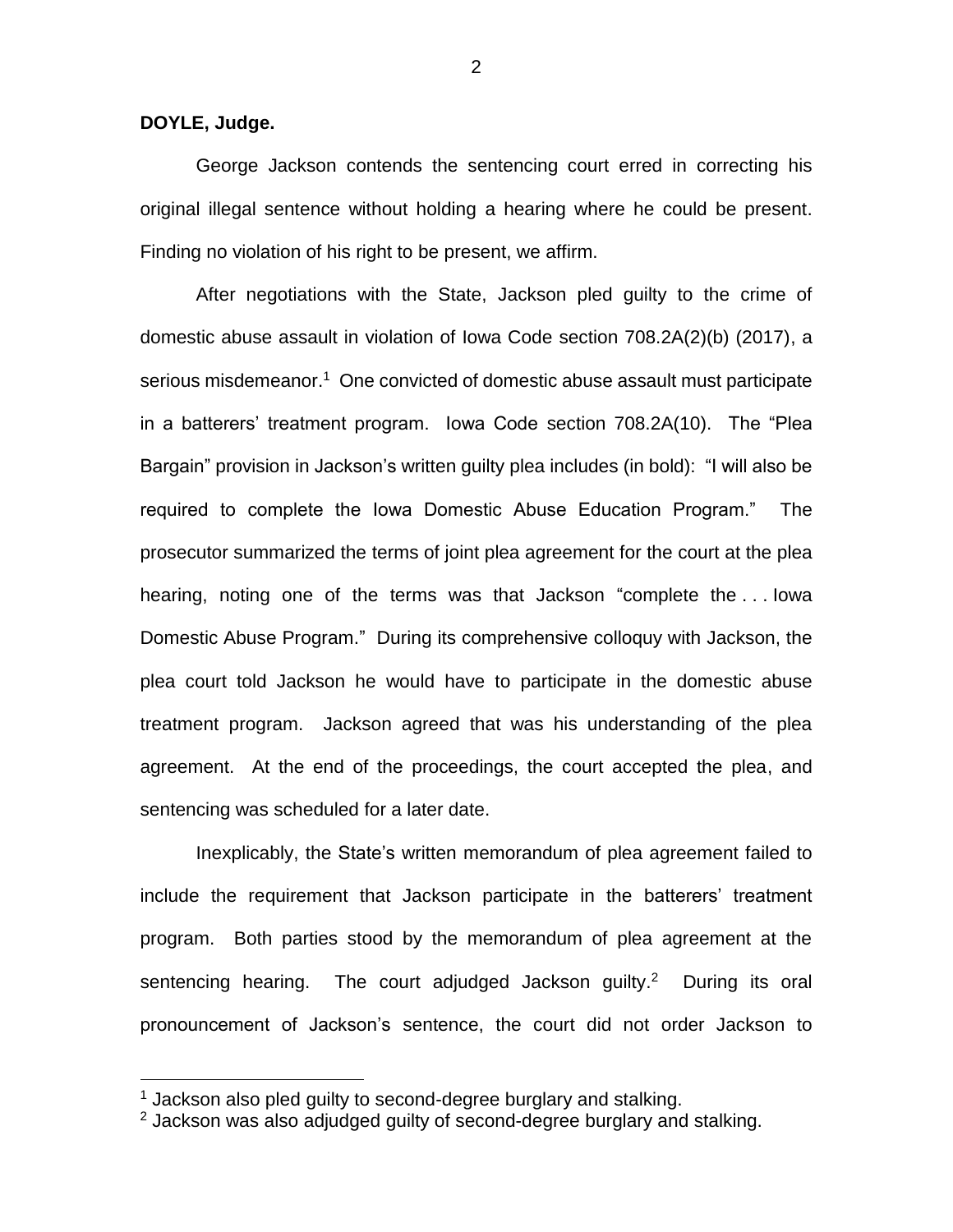participate in a batterers' treatment program as statutorily required. Nor was the requirement in the court's written sentencing order. Jackson appealed his convictions.

A few months after Jackson appealed, the State applied for a nunc pro tunc order asking the court to require Jackson to complete a batterers' treatment program under Iowa Code section 708.2B. The same day the application was filed, the court granted the State's application and entered an order nunc pro tunc, ordering "that the judgment entry filed October 23, 2017, shall be amended to reflect the requirement that [Jackson] complete a batterers' education program as required by Iowa Code Section 708.2B." The nunc pro tunc order was one issue considered by this court in Jackson's appeal. *State v. Jackson*, No. 17-1816, 2018 WL 6706216, at \*1-2 (Iowa Ct. App. Dec. 19, 2018).

We concluded Jackson's original sentence was illegal because it failed to order the batterers' treatment program. *Id*. at \*1. Since the original sentence was an illegal one, we held that the nunc pro tunc order did not affect the illegal sentence. *Id*. at \*2. We vacated "that portion of the sentence imposed by the nunc pro tunc order." *Id.*

Under the unique circumstances of this case—where Jackson's written guilty plea recited "I will also be required to complete the Iowa Domestic Abuse Education Program," at the plea hearing the prosecutor recited the same requirement when informing the court of the plea agreement, the plea-taking court informed Jackson of the batterers' treatment requirement, and the court had no discretion whether to order the statutorily mandated batterers' treatment program but failed to do so at the time of sentencing—we will not require the court to convene a new sentencing hearing. *See State v. Tenny*, 493 N.W.2d 824, 826 (Iowa 1992) (requiring sentencing courts "to order all defendants convicted of domestic abuse assault to participate in a batterers' treatment program"). Instead, we remand for entry of a corrected sentencing order, which adds the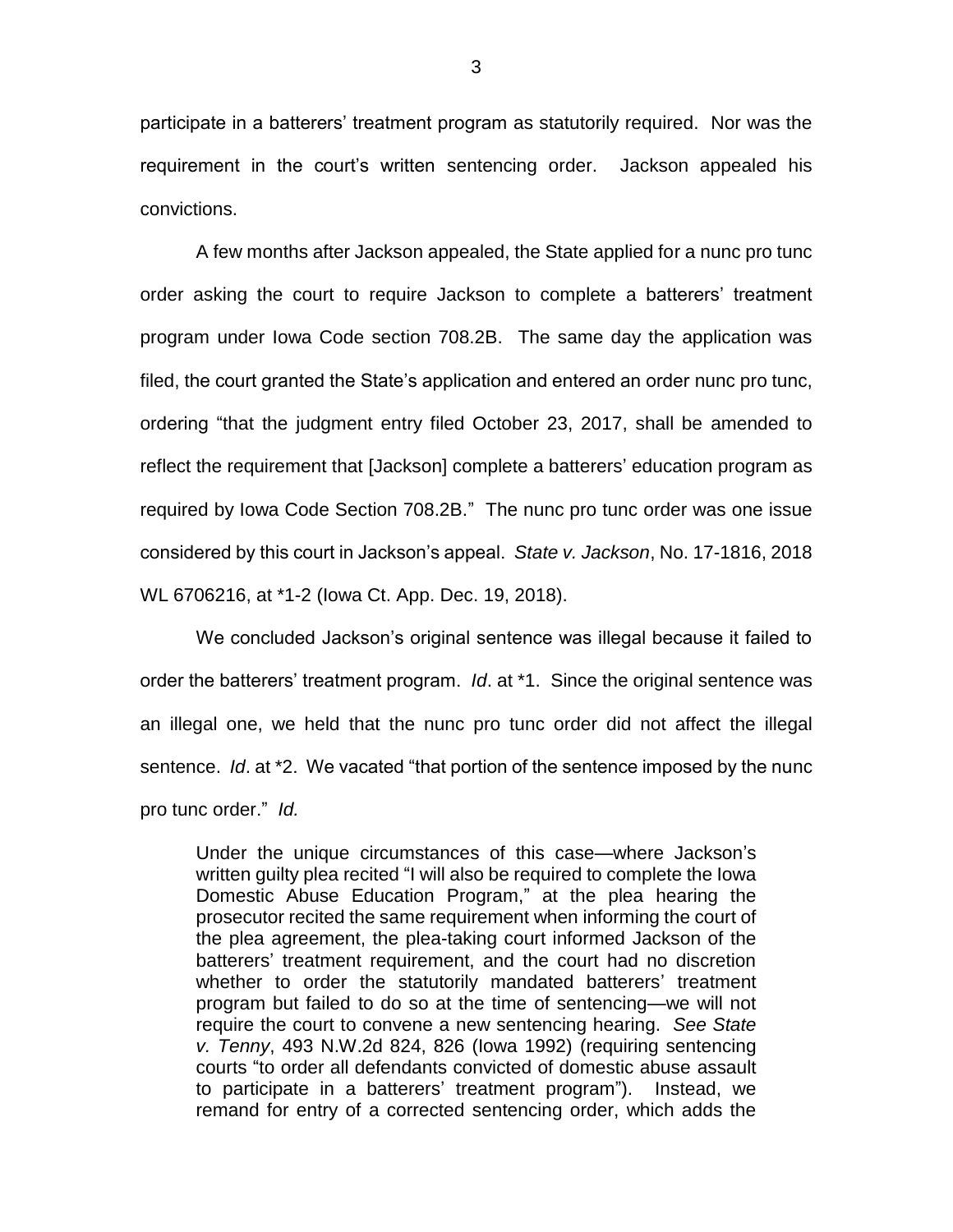requirement that Jackson participate in a batterers' treatment program as part of his sentence for his conviction of domestic-abuse assault, and otherwise includes all provisions in the original sentencing order.

*Id*. at \*2.

Jackson applied for further review challenging our direction that the

sentence be modified without the need to reconvene sentencing. He contended

"that if there is to be an amendment to the sentence that he has a right to have the

modification made in open court while he is present." He argued,

A defendant has a right to be personally present at every stage of the proceedings in a criminal case. Jackson has not waived his right in this matter. Jackson contends that if the plea is not set aside, at a minimum a new sentencing hearing should be conducted with appropriate notice, opportunity to be present and right to be heard.

The supreme court denied Jackson's application after en banc consideration.

Procedendo issued.

Following the directive of this court, the trial court entered a corrected

sentencing order stating:

The need for this corrected sentencing order was determined by the Iowa Court of Appeals in a decision filed December 19, 2018. Procedendo was filed with the clerk of this court on February 26, 2019. This corrected sentencing order is intended to comply with the decision of the court of appeals and speaks as of the date of the original filing, October 23, 2017.

The corrected sentencing order provides, "As required to correct the original order,

the defendant shall complete a batterers' treatment program as required by Iowa

Code section 708.2B."Jackson cries foul and appeals.

Jackson argues he had a right under Iowa Rule of Criminal Procedure

2.27(1) to be present at the correction of his sentence. Rule 2.27(1) provides: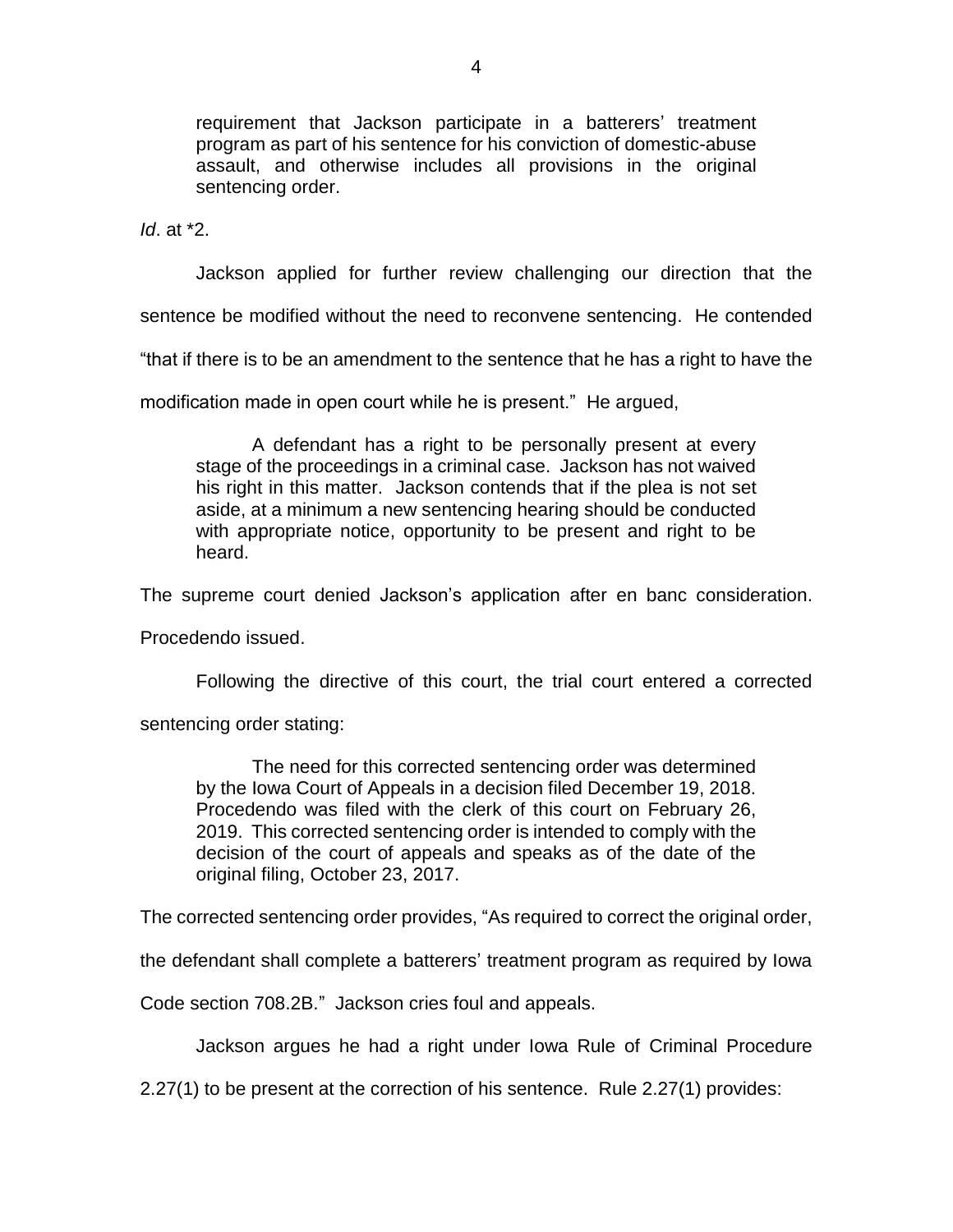*Felony or misdemeanor*. In felony cases the defendant shall be present personally or by interactive audiovisual closed circuit system at the initial appearance, arraignment and plea, unless a written arraignment form as provided in rule 2.8(1) is filed, and pretrial proceedings, and shall be personally present at every stage of the trial including the impaneling of the jury and the return of the verdict, and at the imposition of sentence, except as otherwise provided by this rule. In other cases the defendant may appear by counsel.

Exceptions to the rule do not apply here.

A defendant's presence is not required under rule 2.27 for a "correction of sentence" when the disposition will not be significantly aided by the defendant's presence. *See State v. Austin*, 585 N.W.2d 241, 245 (Iowa 1998). On the other hand, a defendant must be present at proceedings "correcting" a void sentence when imposing a new and different sentence. *See State v. Johnson*, 222 N.W.2d 453, 458 (Iowa 1974). We have recognized that under the rules of criminal procedure, "a distinction exists between proceedings in the district court that modify an existing sentence and those that may impose a new sentence after the original has been vacated or otherwise set aside." *State v. Cooley*, 691 N.W.2d 737, 741 (Iowa Ct. App. 2004). We concluded "[a] defendant's presence is not required in the former instance, but is in the latter." *Id*. *Cooley* holds "that under the Iowa Rules of Criminal Procedure, a defendant's presence is not required where a district court is correcting an existing sentence, so long as the disposition would not be aided by the defendant's presence and the modification does not make the sentence more onerous." *Id*. "However, a defendant has a right to be present and address the court where the court is imposing a new sentence after nullification of the original sentence." *Id*.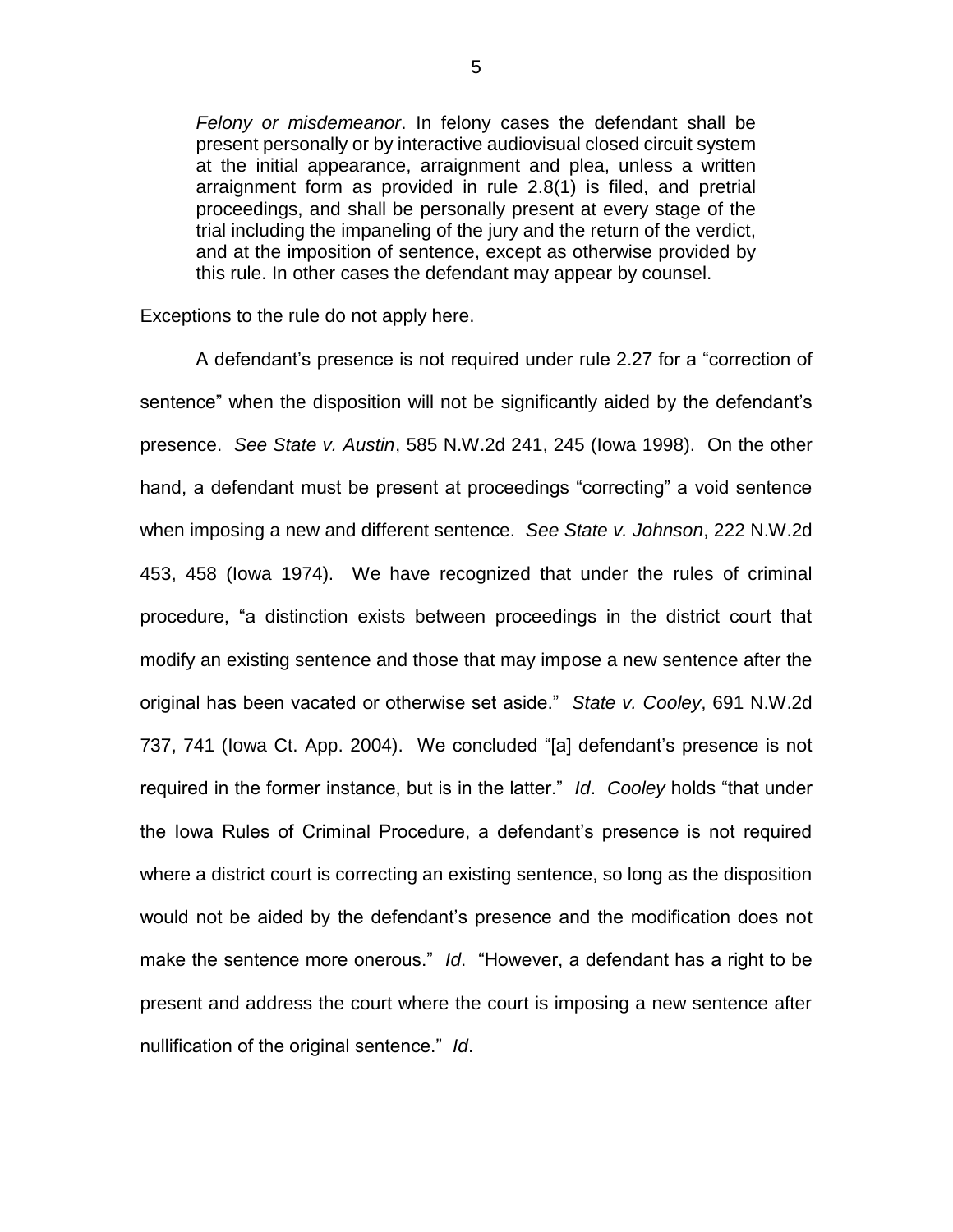Here, the original sentence was not nullified, set aside, or vacated. It was only that portion of the sentence imposed by the nunc pro tunc order that this court vacated. *Jackson*, 2018 WL 6706216, at \*2. A whole new sentence was not imposed. The sentence was corrected, not modified. The requirement that Jackson complete a batterers' treatment program is mandated by statute. So Jackson's presence would not have aided or added anything to the disposition in correcting his sentence. It could be argued that adding the batterers' treatment program makes Jackson's sentence more onerous. Nevertheless, the *Cooley* holding was not violated. Jackson included the requirement he attend a batterers' treatment program in his written guilty plea presented to the court. He agreed to this term when asking the court to accept his plea. He again acknowledged the requirement in open court at his plea hearing. No doubt he fully expected his sentence to include the batterers' treatment program provision. So the correction of the sentence adds nothing to and is not "more onerous" than the sentence Jackson agreed to in his plea. In these unique circumstances, we conclude Jackson's presence was not required at the correction of his sentence.

In any event, the presumption of prejudice presumed from a defendant's absence at a critical stage of the proceedings is subject to a harmless error analysis. *See State v. Atwood*, 602 N.W.2d 775, 781 (Iowa 1999). A defendant's absence thus will not always require reversal. *See State v. Wise*, 472 N.W.2d 278, 279 (Iowa 1991). Jackson's acknowledgement and acceptance of the batterers' treatment requirement at his plea hearing belies and rebuts any prejudice he may now claim.